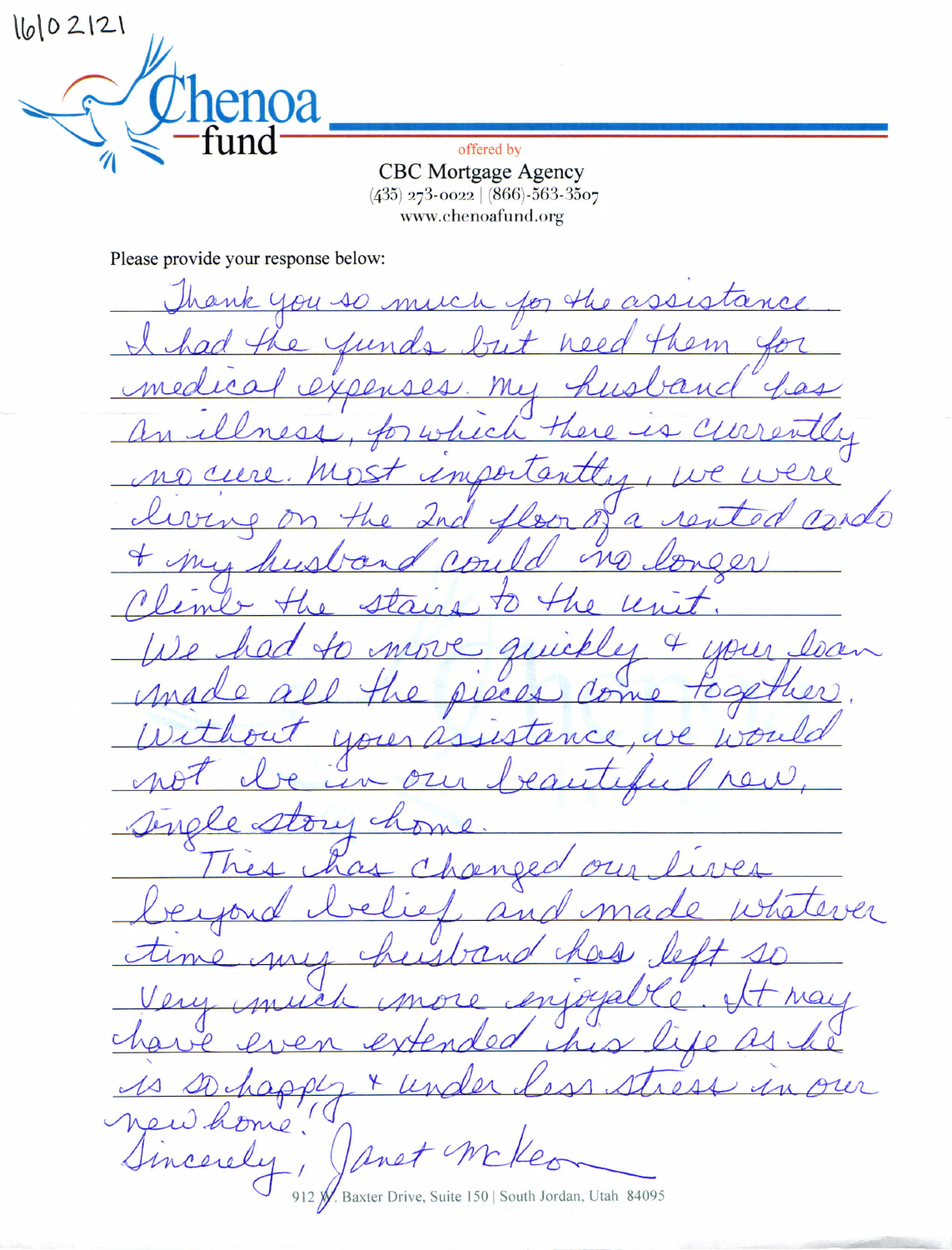**Minority homebuyers will be most affected by this rule. Are you a minority?** No

**If you had not had this down payment assistance, how long would it have taken you to buy a home?** I Never Would Have Been Able

**Many people Chenoa Fund helps are first generation homeowners. Were your parents/guardians homeowners?** Yes

## **Please provide any additional thoughts regarding why homeownership is important to you, and why Chenoa Fund should be allowed to continue its work.**

No one would help us! We looked for help for over a year. had it not been for the help of Chenoa we would not have been able to buy a home….we are forever grateful…

## **Name:** David M

**May we share your information outside our organization?:** Yes

--

This e-mail was sent from a contact form on Chenoa Fund - Down Payment Assistance (https://chenoafund.org)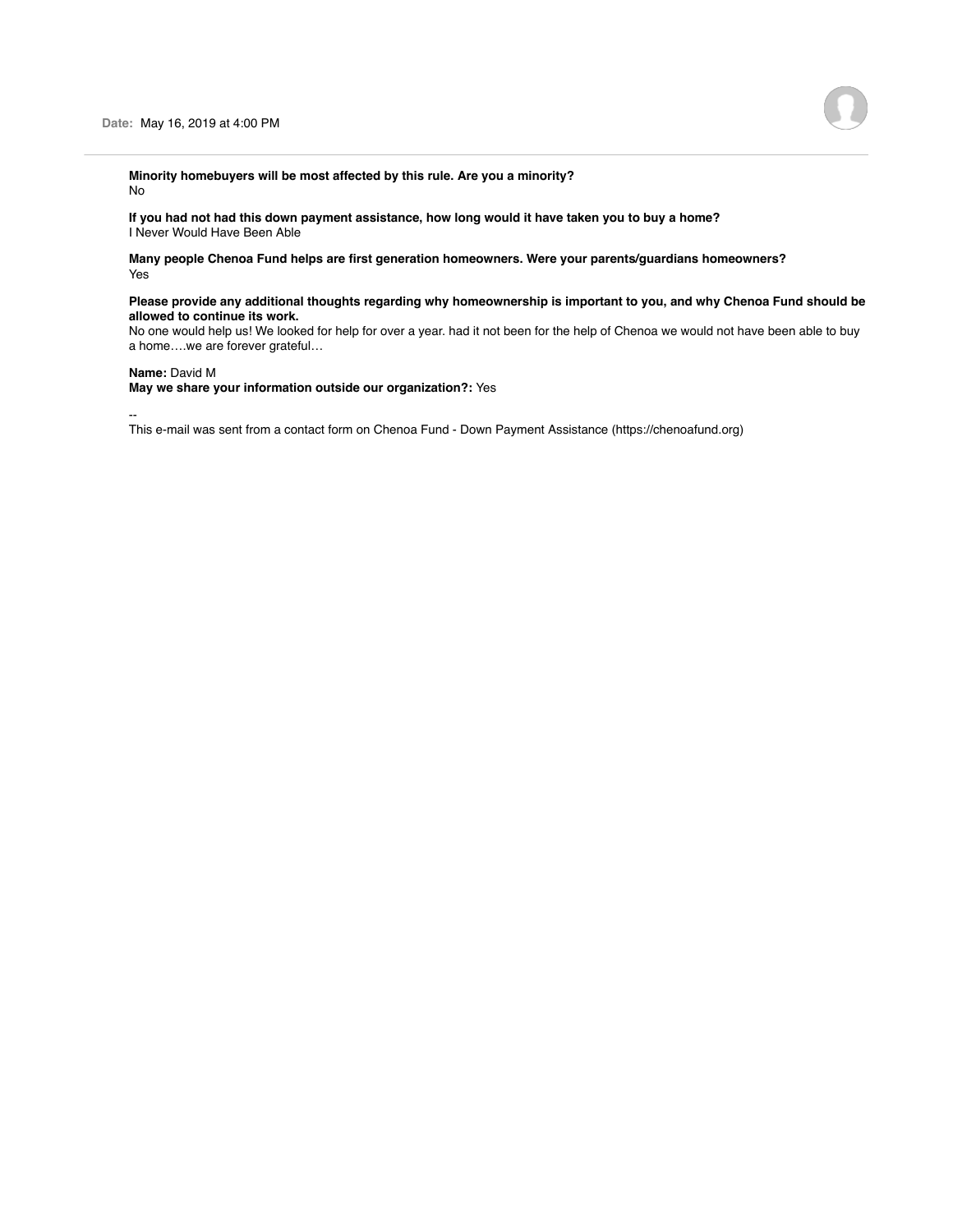

Dr. Brian K. F Las Vegas, NV

I could not have purchased my home without your help! I am very grateful for your assistance and because of this help I am enjoying my new home with my family! Thank you again for your help!

-Or. Brian K. F

ä.

This e-mail was sent from a contact form on Chenoa Fund (http://chenoafund.org)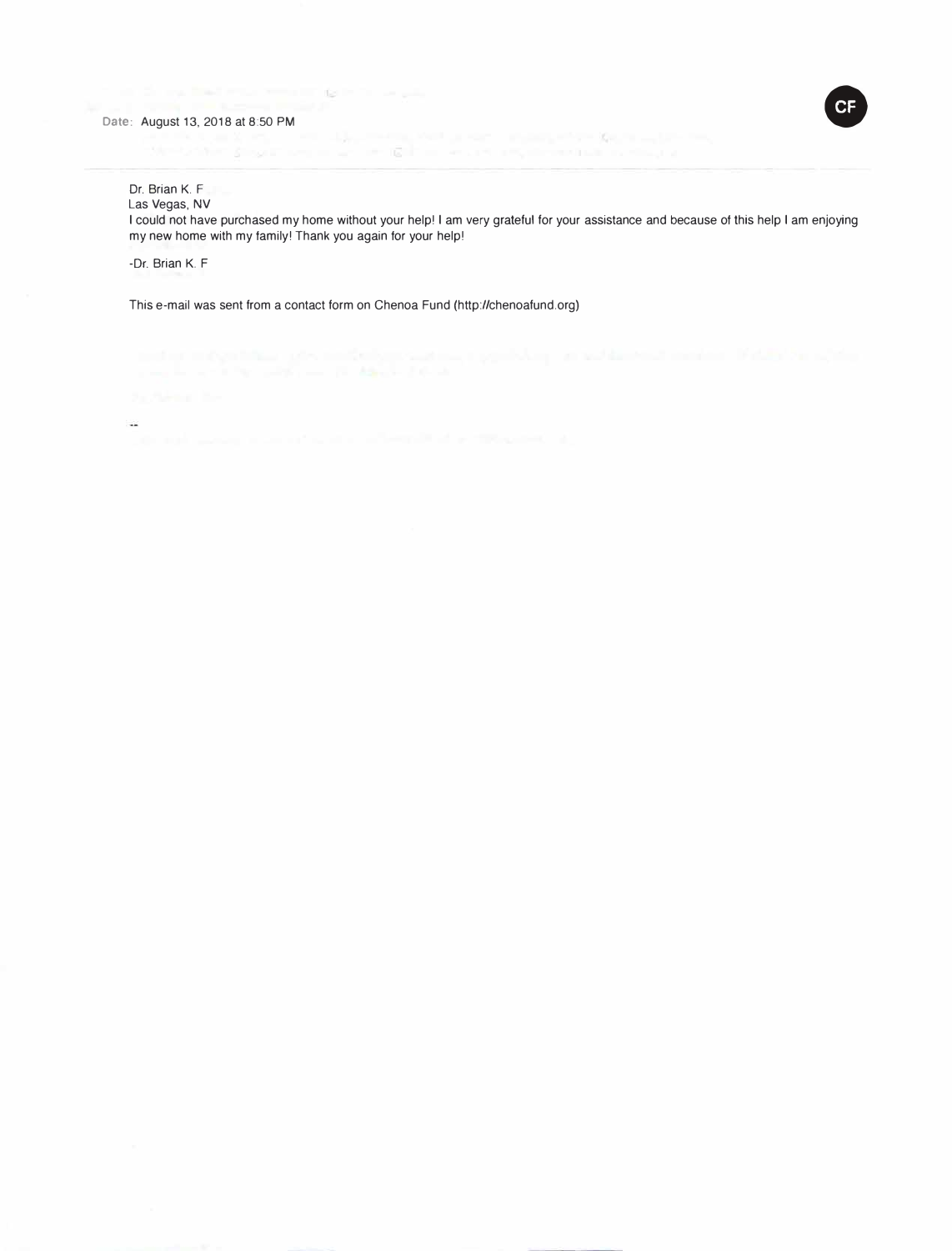**Minority homebuyers will be most affected by this rule. Are you a minority?** Yes

**If you had not had this down payment assistance, how long would it have taken you to buy a home?** 1-2 years

**Many people Chenoa Fund helps are first generation homeowners. Were your parents/guardians homeowners?** Yes

**Please provide any additional thoughts regarding why homeownership is important to you, and why Chenoa Fund should be allowed to continue its work.**

## **Name:** Andrea E

**May we share your information outside our organization?:** Yes

--

This e-mail was sent from a contact form on Chenoa Fund - Down Payment Assistance (https://chenoafund.org)